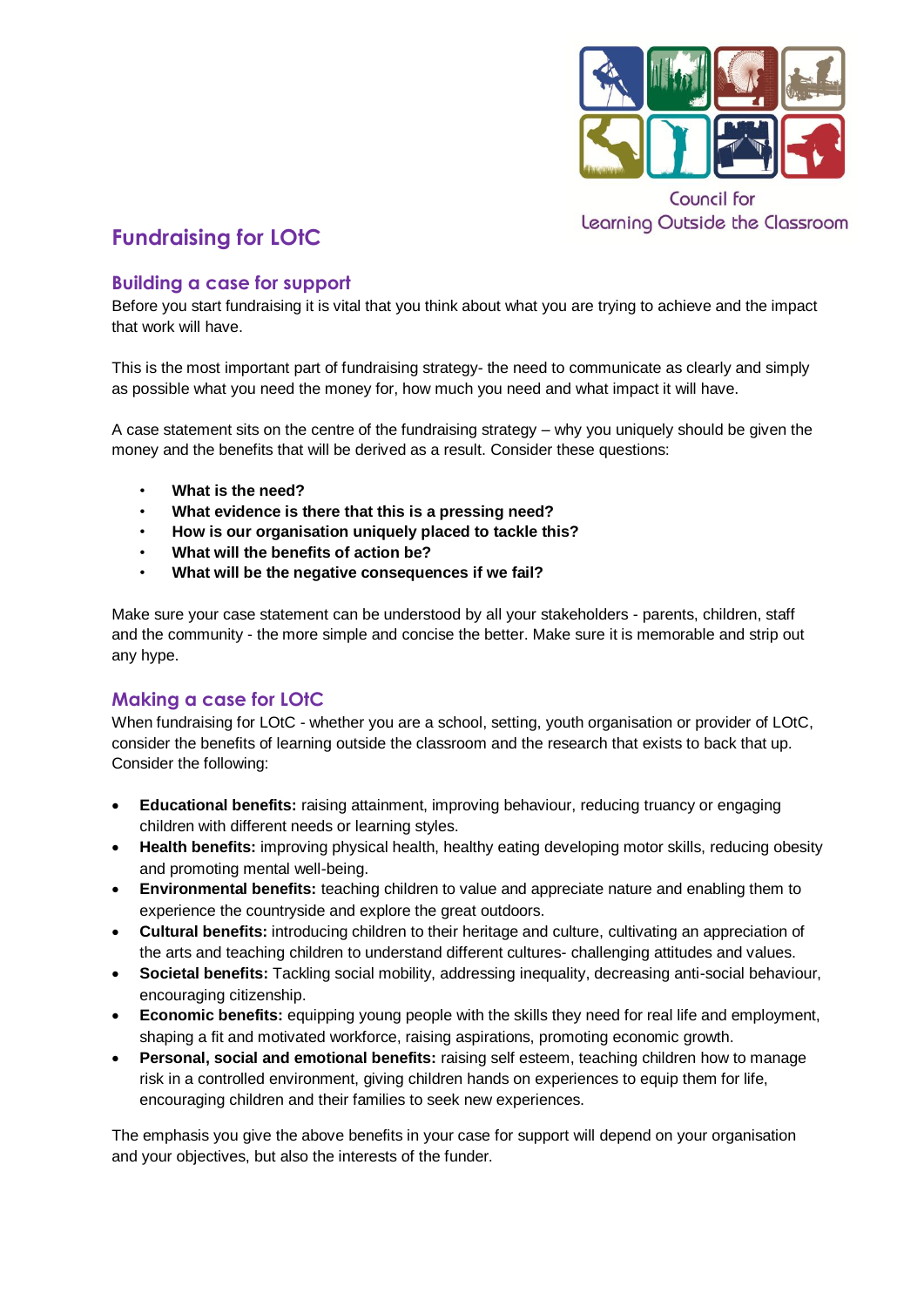# **Where can we find funding for LOtC?**

#### *Statutory*

The financial climate means less statutory funding at both a local and national level, but there are still funding pots available. For example, some schools have used gifted and talented funding pots to support LOtC. Be prepared to 'think outside the box'. Think about whole budget planning - will spending money on LOtC have as much impact on learning as spending the same amount on purchasing more computers? The Pupil Premium is to support the learning of disadvantaged children - could it be used to fund LOtC for less well off students for example?

Schools should remember that LOtC needn't be expensive. The best LOtC provision makes the most of the opportunities in the school grounds or local area and aims to get children out and about on a regular basis - aiming for frequent, continuous and progressive LOtC integrated across the curriculum.

#### *Charitable Trusts and Foundations*

Many (although by no means not all) charitable trusts are 'postcode funders' who like to fund people with certain demographics, e.g. deprived areas, specific locations, SEN.

There are hundreds of charitable trusts who like to fund educational activities. They are unlikely to fund a one off visit but may fund a project to help disadvantaged young people (for example) through a project aimed at integrating LOtC across the whole school curriculum. Trusts and foundations like innovative projects with clear objectives that will be evaluated for effectiveness. Consider subscribing to funding newsletters - [www.fundraisingschools.co.uk](http://www.fundraisingschools.co.uk/) (subscription) or [www.](http://www.fundingcentral.org.uk/)**[fundingcentral](http://www.fundingcentral.org.uk/)**[.org.uk](http://www.fundingcentral.org.uk/) (free). To find funders use funding directories in libraries - e.g. DSC The Guide to the Major Trusts.

#### *Corporate funders/ sponsors*

Many businesses, large and small, like to support their local communities as part as their CSR (Corporate Social Responsibility) policies. Many encourage their staff to volunteer or fundraise for local causes and this is something you may be able to tap into.

Think about who you may have links with - consider any major employers in your area, employers of the parents in your school or any organisations you have a previous relationship with. Using parents who work for the company to make the approach is often more effective then calling an organisation cold. Who do your governors or board know/work for? Supermarkets – Co-op, Tesco etc. have funding schemes that schools can apply for, and some companies may be particularly warm to LOtC e.g. those who like to encourage children to get outside, get active or have more cultural experiences.

#### *Individual donors*

Membership, appeals, donations, major donors and legacies are all sources of funds from individual donors. Certain schools or organisations may find there is more scope for raising funds from individual donors than others. In the case of schools, those with more affluent parents/past pupils or faith schools may have more opportunity for raising funds from individuals. However, even schools in the poorest areas may find they are able to raise funds from individuals in the local community. Past pupils often hold affection and gratitude for their old school, and this is a powerful motivator for giving. Consider setting up a 'friends of' group, send an appeal out to the local community or set up a 100 Club or lottery targeting local people. Think about who you know - who from the local community is involved in the school, can you involve your local place of worship, do you have any wealthy or influential contacts, board members, governors parents or past pupils?

#### *Fundraising events*

Most schools have a PTA but are you using them as effectively as you could? Have a clear goal in mind and share your vision with the PTA. Being clear about what you need funds for, how much you need, how the money will be spent and most importantly how it will benefit the children in the school will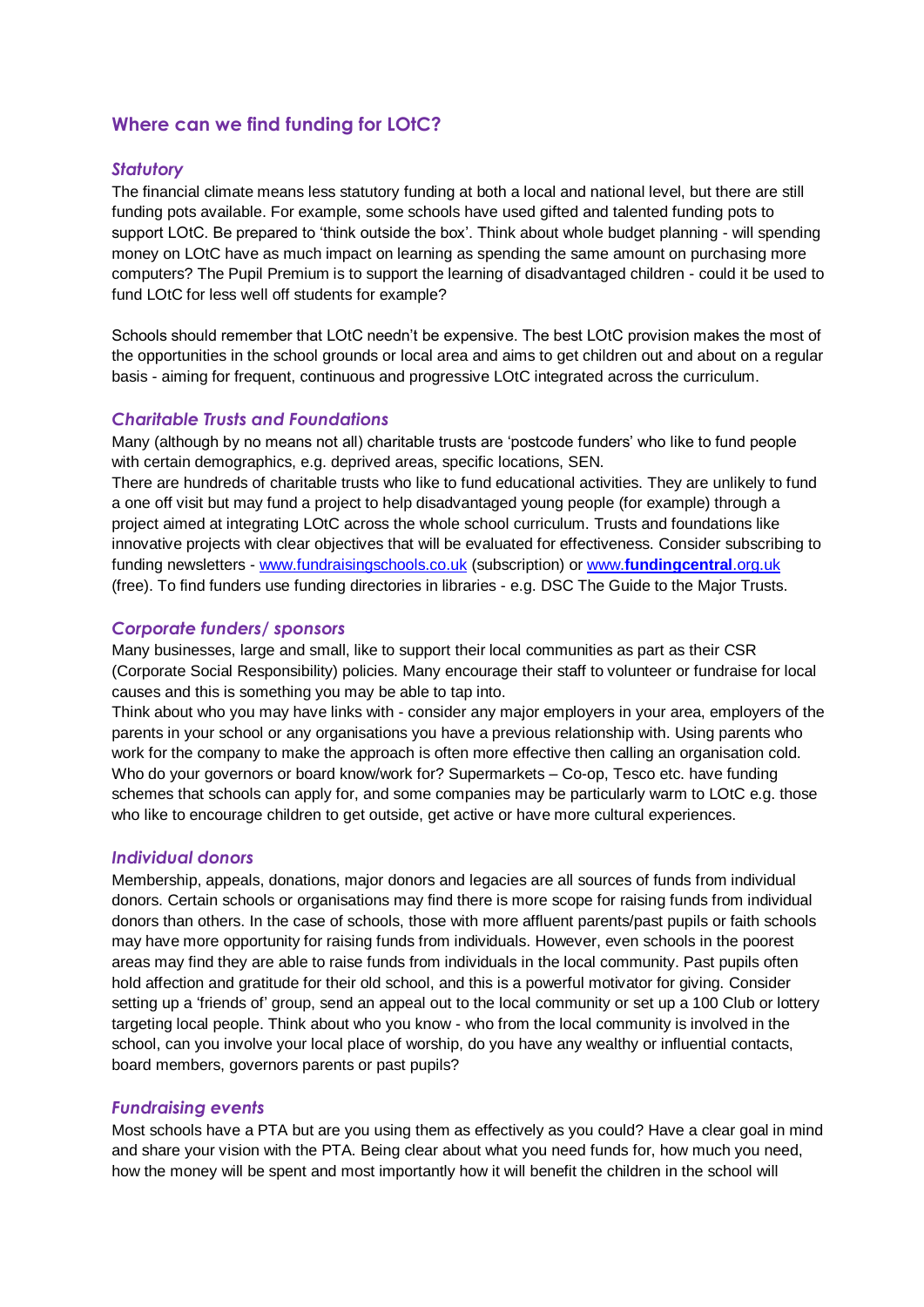motivate the PTA. Thanking them and letting them know how the funds have helped after 6 months/a year will also help build a productive relationship.

### *Earned income*

Does your school or organisation have any marketable 'products' that can raise income? Many schools generate their own income streams through hire of the hall, hiring meeting rooms, consultancy or providing LOtC opportunities for other schools.

### *Bursaries or awards from providers of LOtC*

Some providers (e.g. the Outward Bound Trust) part fund or wholly fund LOtC for disadvantaged pupils. Others (e.g. World Challenge, Camps International) encourage students to fundraise for expeditions overseas.

## **Planning and research**

The first step is to think about your school or organisation's demographics and strengths to identify best potential funding options. Do a SWOT and PEST analysis and a competitor analysis with the Board of governors/directors/trustees or management team.

You can then use this information to identify where to prioritise your fundraising efforts (Trusts, Corporate, individuals etc) and who to approach first.

Start with who you know - people/groups from the community with a relationship with the school:

- School governors contacts
- Wealthy/influential past pupils
- Employers of parents

Be realistic - you can't do it all! Decide on your priorities and stick to them. Also remember that there are 1000's of charitable trusts that fund education - recognise when to stop researching and start asking.

## **Making the ask**

A good proposal structure should be no more than 2 pages long and should include the following:

- **Summary (20% of page 1)** Summary of the project, its aims and objectives.
- **Introduction (20% of page 1)** Short summary of your organisation, who you are, what you do and your track record.
- **Problem (60% of page 1)** Why would not achieving your vision be a problem?
- **Solution (60% of page 2)** How will your project/organisation resolve the problem you have set out on page 1. How are you uniquely placed to offer the solution.
- **Evaluation (15% of page 2)** What success looks like and how it will be measured.
- **Budget (25% of page 2)** Ask for specific amount of money, break it down as much as possible and don't ask for round amounts as it looks like you haven't worked out your figures accurately.

This basic structure can be adapted for all audiences. In this form it is good for Trusts and Foundations or Corporates, but the next stage is to condense it to 150 words to communicate with parents and community stakeholders.

Tips on writing good proposals:

- **Use simple language (that a 9 year old could understand)**
- **Use active language**
- **Keep it short**
- **Keep sentences short**